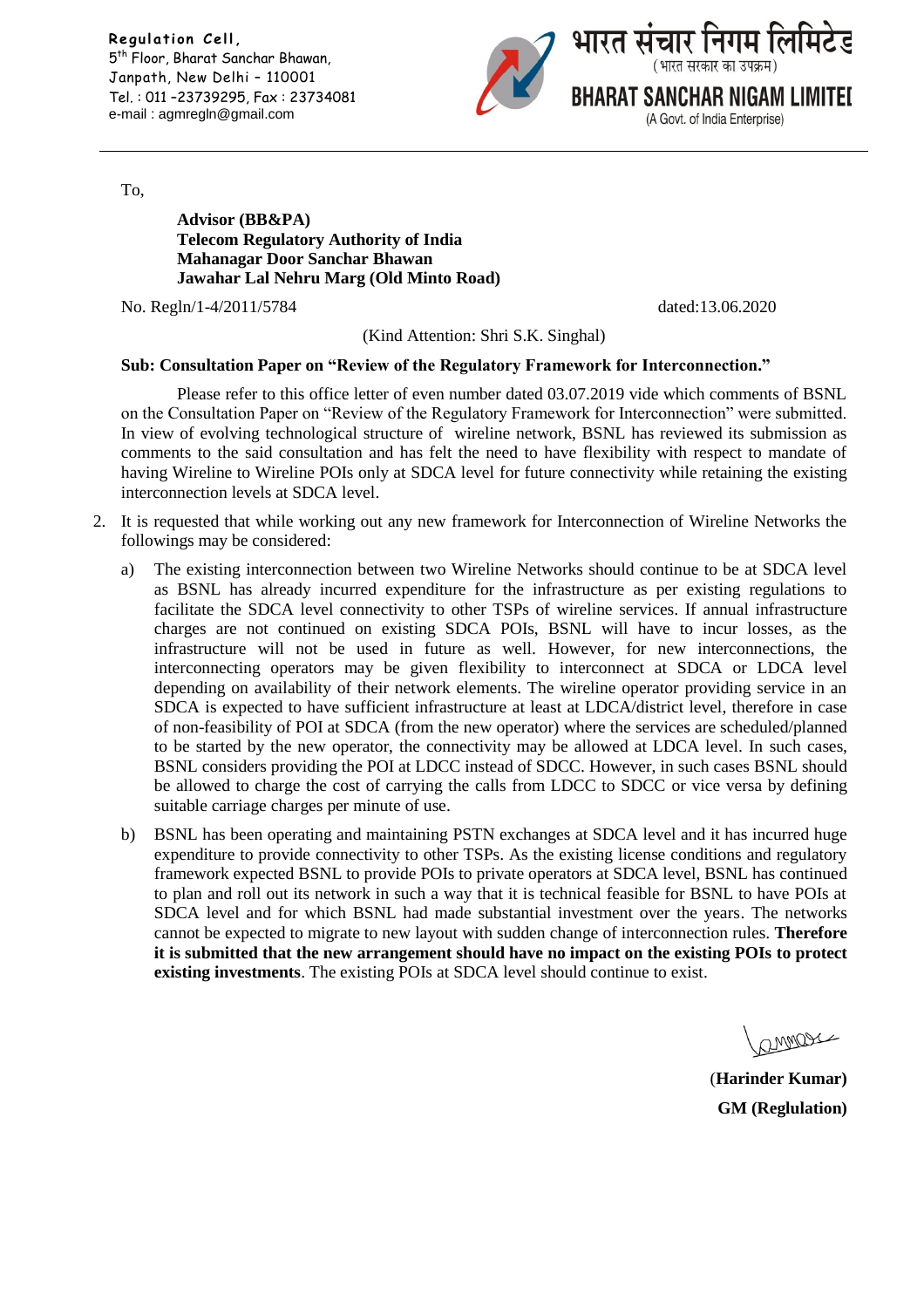Regulation Cell, 5<sup>th</sup> Floor, Bharat Sanchar Bhawan, JanpathNew Delhi-01 Tel.: 011 - 2373 9295, Fax: 2373 4081 e-mail: agmregIn@gmail.com



भारत सचार **BHARAT SANCHAR NIGAM LIMITED** 

(A Govt. of India Enterprise)

To.

## Advisor (BB & PA),

Telecom Regulatory Authority of India, Mahanagar Doorsanchar Bhawan, Jawahar Lal Nehru Marg, (Old Minto Road), New Delhi-110002

## (Kind Attn: Shri. S. K Singhal)

No. Regin/1-4/2011/ S784

Dated:  $C3 - 07 - 2019$ 

Sub: BSNL comments on TRAI's Consultation paper on "Review of the Regulatory Framework for Interconnection".

Kindly refer to your office press release no. 41/2019 dated 30.05.2019, vide which TRAI releases the Consultation paper on "Review of the Regulatory Framework for Interconnection".

In this context, para-wise comments on the subject matter is given below:

TRAI's Q1: Whether the flexibility be provided to interconnecting operators for interconnecting PSTN to PSTN networks at SDCC/ Level II TAX (SSA)/ Level I TAX (LSA) levels as per their mutual agreements? If no, then justify your comments with reasons.

BSNL reply: No, there should not be any flexibility to interconnecting operators for interconnecting PSTN to PSTN networks at SDCC/ Level II TAX (SSA)/ Level I TAX (LSA) levels. The reasons for the same are as follows:

- A. Level-1 and Level-II TAX of BSNL are part of its NLD network. No NLD TSP other than BSNL uses these terminologies. And no TSP other than BSNL has such exclusive deployment. It appears the proposed changes to present Interconnect arrangements are specific to BSNL only.
- B. The said proposal may violate the following provisions of TRAI Act:
	- Section-11, Subsection-(I) (b) (i) of TRAI Act states that TRAI shall ensure  $i$ compliance of terms and conditions of license.
		- (1) NLD license/ authorization does not allow NLD licensee to carry local, (intra-SDCA) calls. NLD licensee - as per the definition - can carry only long distance calls which involve carriage. However, local, short distance calls involve no carriage and hence are not allowed to be carried by NLD licensee.

Page 1 of 4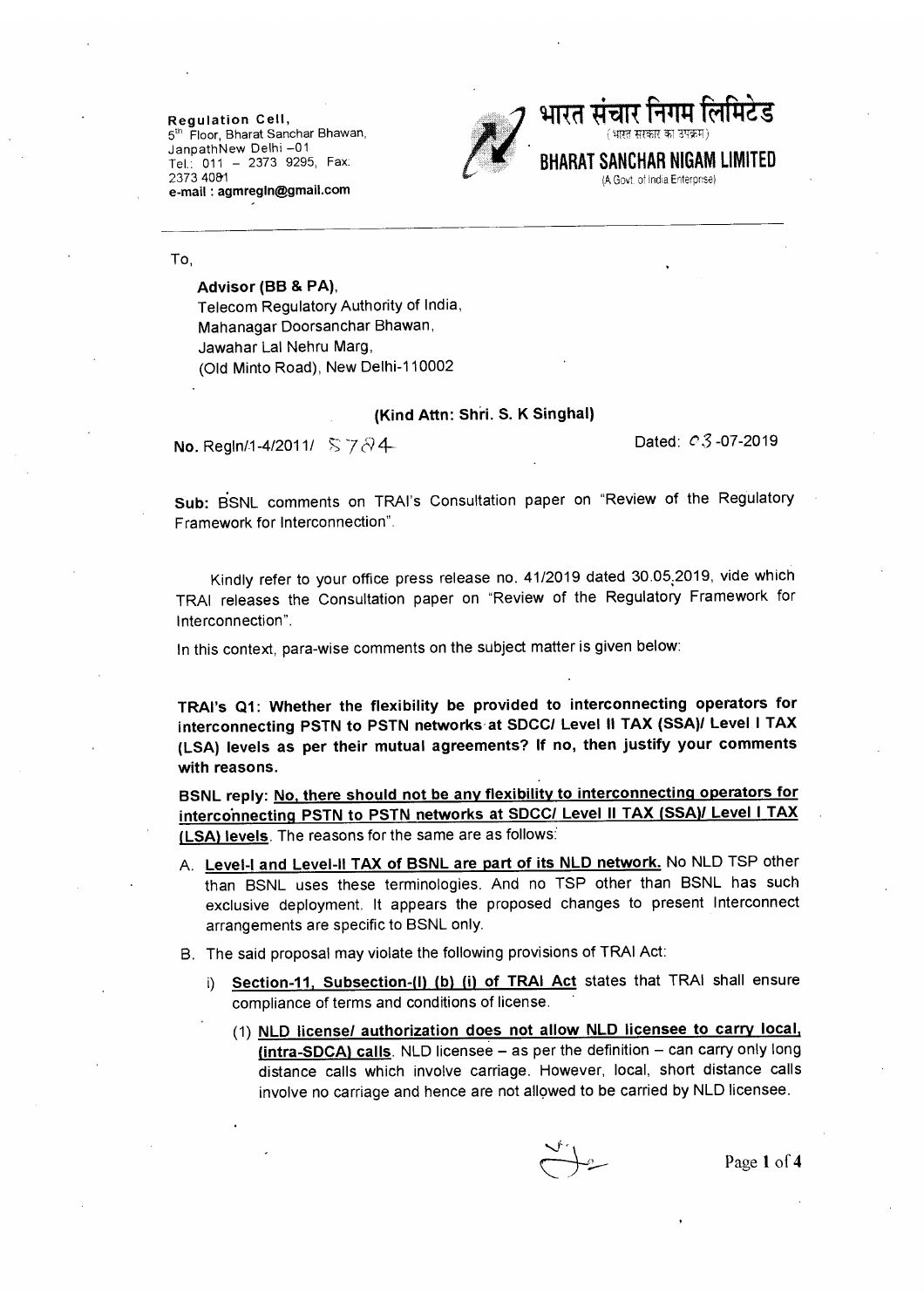(2) The proposal is against provisions in the Access Service authorization clause 2.2 of UL which states as:

"However, subject to technical feasibility, the subscriber of the intra-circle long distance calls, shall be given choice to use the network of another Licensee in the same service area, wherever possible."

As such PSTN - PSTN connectivity at SDCA level for all TSP is mandatory to give choice to the subscribers of the intra-circle long distance calls.

ii) Section-11, Subsection-(I) (b) (vi) of TRAI Act states that TRAI shall lay-down and ensure the time period for providing local and long distance circuits of telecommunication between different service providers.

The aforesaid provision of TRAI Act mandates local as well as long distance interconnectivity.

For PSTN service, local area is within SDCA i.e. interconnectivity within SDCA for local calls is mandatory.

C. As per existing license conditions/ regulations, direct connectivity in the SDCA is mandatory for PSTN-PSTN local calls. However, as per our information, except BSNL, presumably, none of the private TSPs have such connectivity. For PSTN-PSTN, private TSPs have one or/ and two POIs only in the entire LSA. Similar connectivity is proposed through the present consultation process causing thereby huge loss to BSNL which is operating and maintaining exchanges at all SDCA level incurring huge expenditure on network, establishment and manpower.

Instead of taking action against other TSPs for violating license conditions/ TRAI Requlations, TRAI action seems to cause financial loss to BSNL which has steadfastly followed all license conditions/ TRAI Regulations, and have been continuously incurring huge expenditure on manpower, infrastructure and establishments over the years for adhering to the License/ TRAI Regulations.

- D. It appears that other TSPs, except BSNL, are taking too much liberty. They no longer require having Switch/ Media Gateway established at every SDCA for PSTN service. Most TSPs are operating from one/ two point of presence only in the entire LSA. However, further operational flexibility should not be provided to one TSP at the cost of BSNL. It will also be violative of clause 2.2 of the Access Service authorization of UL.
- E. If any TSP can lay network in the SDCA for providing PSTN services, it should not have reservations in seeking interconnectivity at local/ SDCA level.
- F. Having provisions for interconnectivity outside the local area for local calls has all the probability of sabotaging and disrupting total communication in the SDCA. There are, presently, only two modes of communication i.e. Mobile and PSTN, and Mobile has no SDCA level connectivity. In case if long distance media is disturbed, local calls are possible today and people are able to communicate, locally, only due to local, intra-SDCA connectivity - i.e. communication channel is working.
- G. Presently, most police stations, fire stations and ambulance services are set up at SDCA level to provide immediate emergency services to public. Accordingly, one important reason for local connectivity at SDCA level is accessibility to all the emergency services even when the mode of communication with outside SDCA is cut off due to cable cut, system failure, link failure, or any reasons for sabotage.

 $\geq \searrow$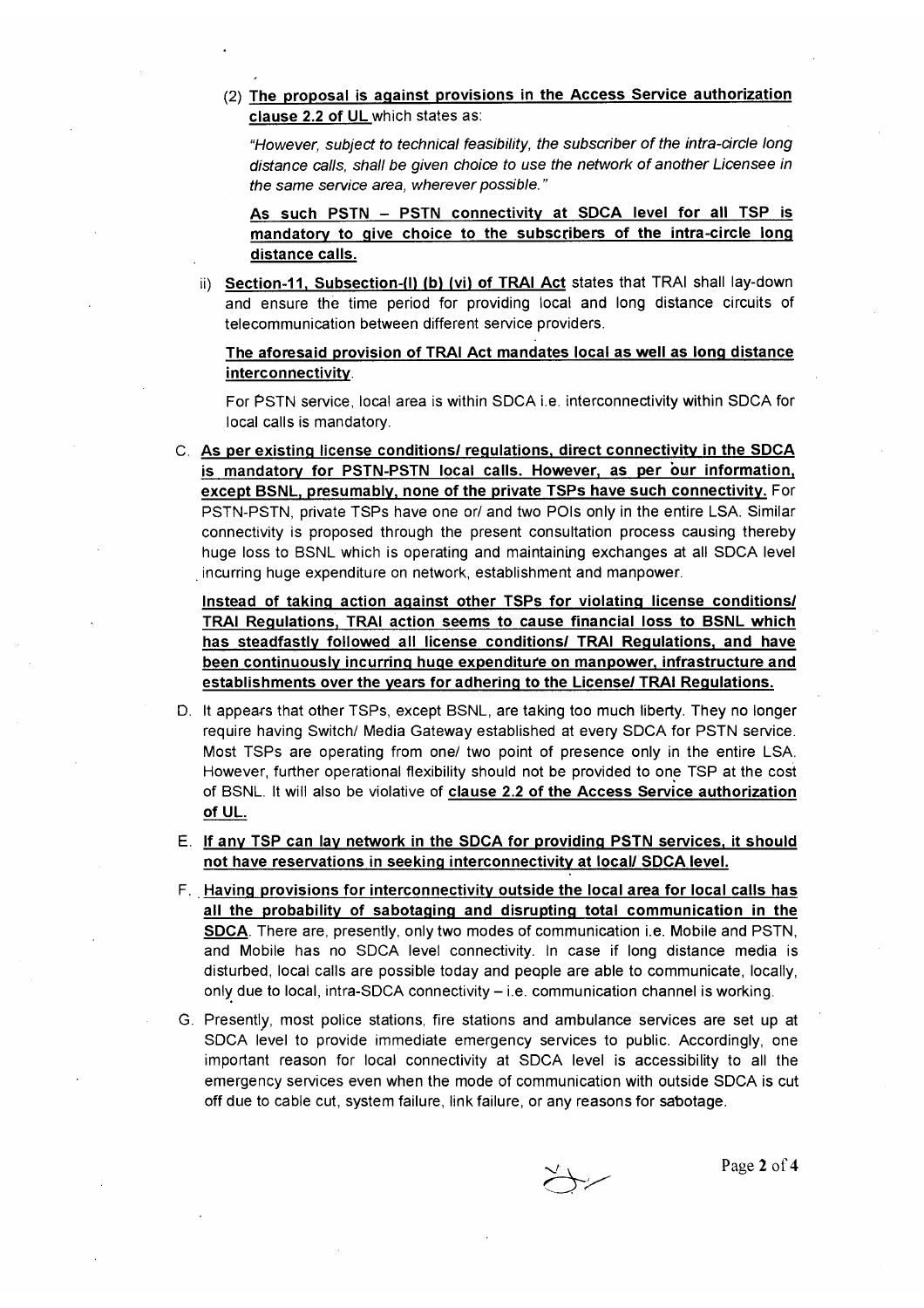- H. It is not feasible and rational for BSNL to close down all its PSTN network establishments in all the SDCAs and have network setup/ establishment similar to Private TSPs. BSNL huge PSTN network is primarily copper cable based and cannot be changed to optical fiber, either.
- I. Present SDCA level interconnectivity for PSTN networks is in accordance to the present Numbering plan and Routing plan of DoT.

In case of no mutual agreement between the operators, what should TRAI's Q2. be the level of inter connection for interconnecting PSTN to PSTN networks be mandated in the Regulations.

BSNL reply: The existing TRAI Act/ Regulation and License mandate PSTN to PSTN local interconnectivity at SDCA level. The same should be continued and enforced. TRAI Regulations cannot override the provisions in TRAI Act and DoT license terms and conditions.

Mandating PSTN to PSTN local, intra-SDCA interconnectivity at any other level shall have huge financial implication on BSNL - the potential loss to BSNL may be over Rs. 100 Crores per TSP, annually.

Any other issue you would like to bring to the attention of the TRAI's Q3: **Authority** 

BSNL reply: Yes, the following issues need attention of the Authority:

- A. Through the present Regulations, TRAI proposes to amend the "The Telecommunication Interconnection Regulations, 2018 (1 of 2018) dated 01.01.2018"; however, despite BSNL best efforts, the private TSPs have not responded to BSNL's initiative to implement the "The Telecommunication Interconnection Regulations, 2018 (1 of 2018) dated 01.01.2018 and its amendment dated 05.07.2018" through requisite addendum.
- B. In accordance to TRAI Act/ Regulation/ DOT license conditions of PSTN connectivity at SDCA level for local calls, BSNL has been operating and maintaining PSTN exchanges at all SDCA level incurring huge expenditure on manpower and material. Every year BSNL spends Crores of rupees in manpower, establishment, equipments and networking at all SDCA level. However, other TSPs do not have such expenditure. Even today, BSNL is continually upgrading its SDCA exchanges to provide interconnectivity to other TSPs.
- C. Section-11, Subsection-(I) (b) (iv) of TRAI Act states that TRAI shall regulate arrangement amongst service providers of sharing their revenue derived from providing telecommunication services - in view of the same and in consideration of "The Telecommunication Interconnection Regulations, 2018 (1 of 2018) dated 01.01.2018", the interconnection charges i.e. Port charges should be made differential in accordance to the costs of respective Ports to the TSP.
- D. BSNL incurs huge costs in the establishment, operation and maintenance of Basic Switches at all SDCA level. More the number of establishments more are the associated costs which also includes manpower planning and deployment. It is always easy for a TSP whose expenditures are minimal, to offer services at cheaper